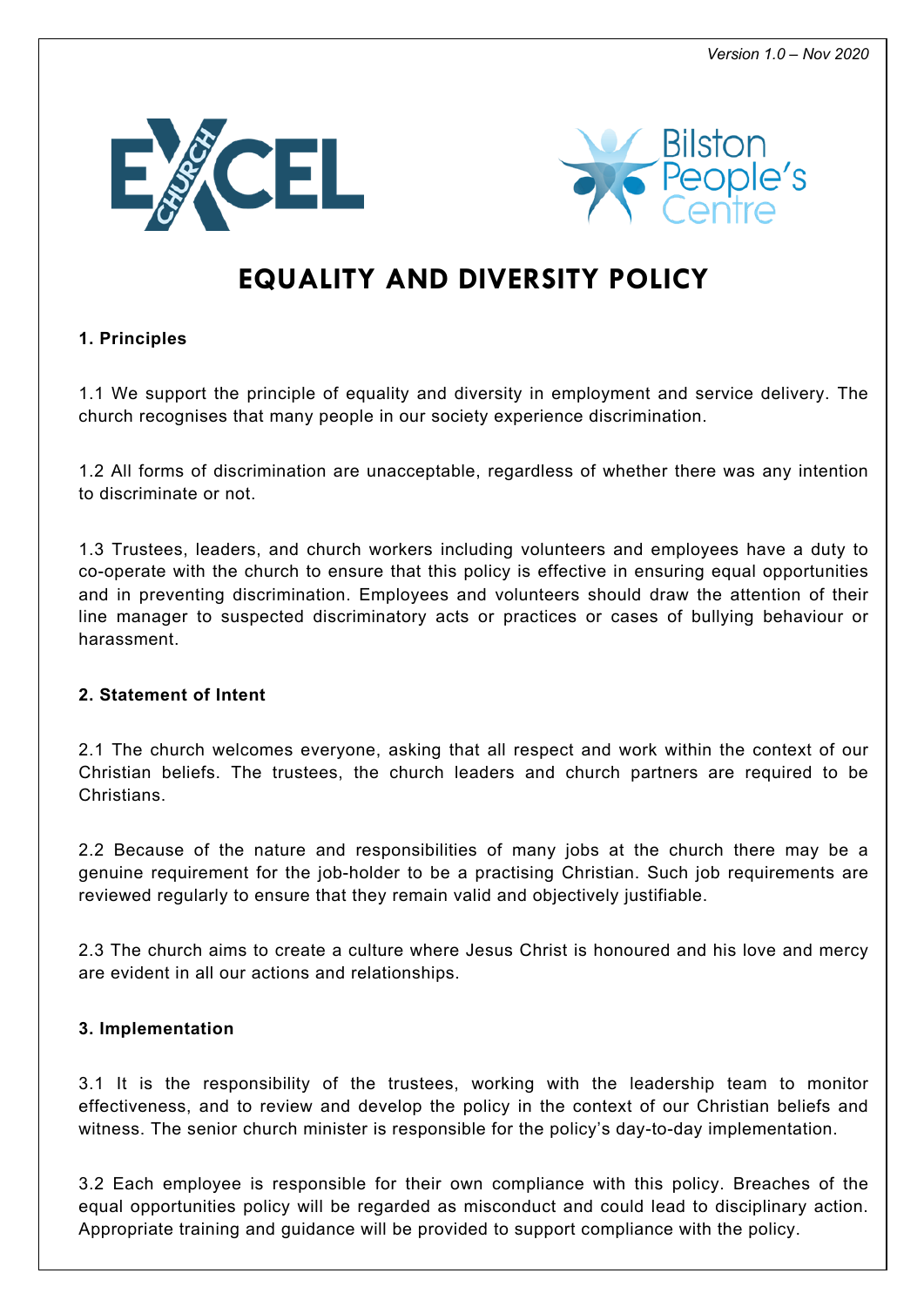#### **4. Working in the Community**

In working within the community and in offering services, activities and facilities to the community the church will:

• ensure that they are accessible and provided fairly to people who seek our help

• ensure that all service users are treated with dignity and respect, and that we recognise and value people's differences

• ensure that complaints procedures are easy to use, and that we respond to complaints efficiently and promptly

#### **5. Recruitment**

5.1 All job vacancies will be advertised internally in the first instance and/or within the wider Christian community.

5.2 The church will ensure that job descriptions, person specifications and application forms reflect the requirements for the job and make clear if there is a genuine occupational requirement for the person to be a Christian or male female.

5.3 All advertisements will state that the church is seeking to be an effective equal opportunities employer. A copy of the church's equality and diversity policy will form part of all application packs.

5.4 Application packs and information will make it clear that life experience as well as formal qualifications and work experience is valid.

5.5 The church will monitor information about job applicants. This information will be treated as confidential and will be clearly separated from all processes concerned with the selection of staff.

#### **6 Training Opportunities**

6.1 Subject to the requirements of doing their job, employees will be encouraged to go on courses relevant to their present job or personal development. Training courses will normally be non- residential (where practicable) and in working hours whenever possible.

6.2 It is the responsibility of every individual member of staff to participate in any equality and diversity training that is provided.

#### **7 Working Conditions**

7.1 Pregnancy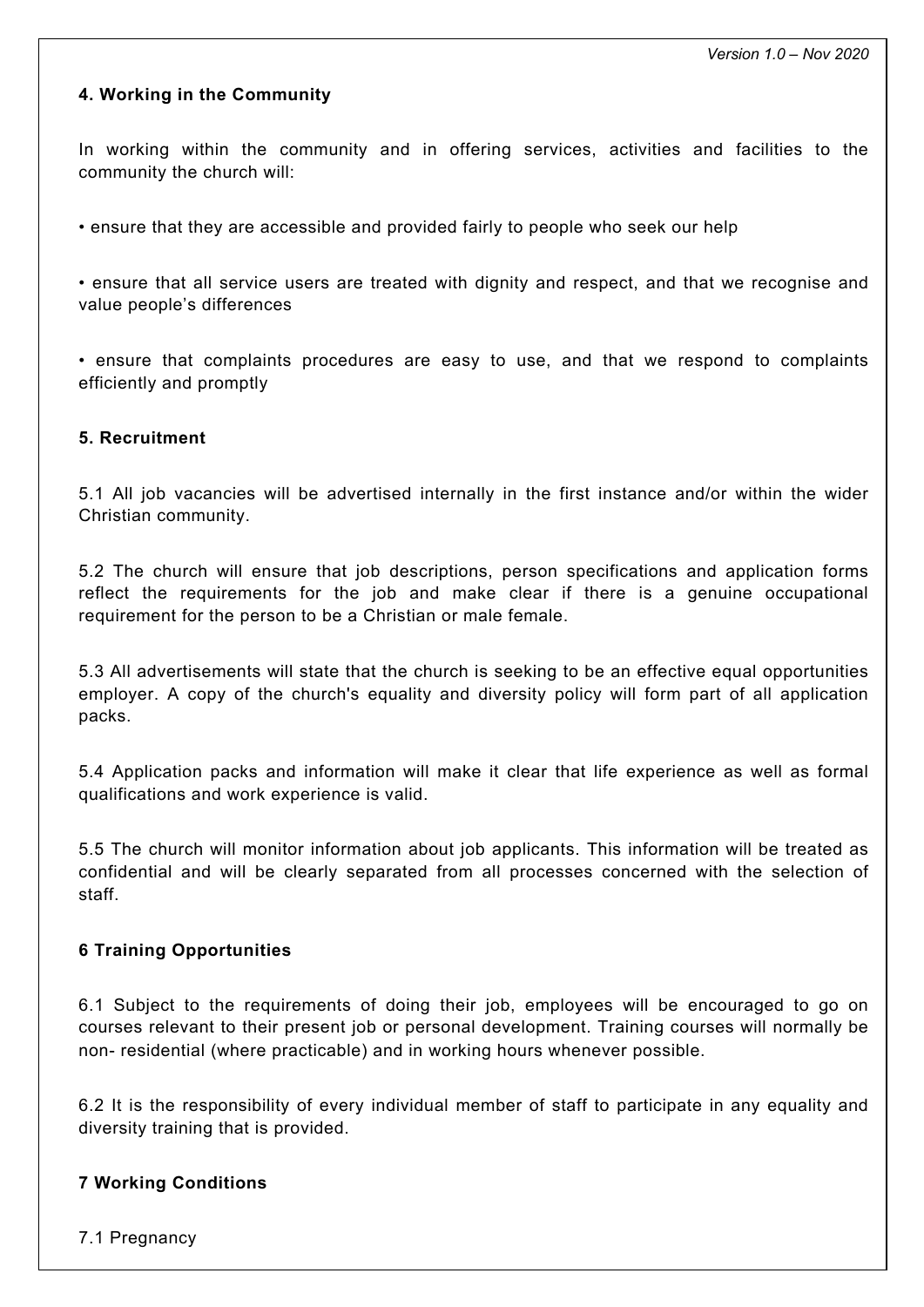The church recognises that pregnant women may need changes to their work conditions and will consider sympathetically any requests for such changes subject to operational requirements.

#### 7.2 Antenatal Care

Time off with pay will be given to both full and part-time pregnant employees to attend antenatal classes, including medical checks and relaxation/childbirth classes. Similar provision will be made for partners sharing responsibility for childcare to attend antenatal classes where necessary.

7.3 Flexible Hours and Job Sharing

Working hours and arrangements will, whenever possible, be flexible for both full and part-time employees with no qualifying length of service, to facilitate the caring for children and other dependents. All formal requests for job sharing or part-time working to meet employees' needs for shorter working hours will be sympathetically considered, subject to operational requirements. This applies to both men and women.

#### 7.4 Disabled Access

The church has disabled access to its' Sunday meeting and will, wherever possible/practical respond positively to requests made by employees for specific aids and adaptations that are needed to enable them to do their job.

#### **8 Use of Language**

Staff will avoid and challenge the use of language which belittles or demeans others. Where the language used has a personal impact on others, and it has been made clear to the person concerned that their use of such language is unwelcome and/or offensive, disciplinary action may be taken.

#### **9 Bullying and Harassment**

9.1 No one should be the subject of bullying or other forms of harassment. Harassment is unwanted/inappropriate behaviour including: verbal abuse, including belittling or 'putting people down' in front of others; unwanted and unwarranted physical contact; repeated remarks which an individual finds offensive; 'stalking' behaviours, e.g. unwanted telephone calls, uninvited calls to someone's home/work place etc., sexual/racial or disability innuendo or other forms of inappropriate physical contact including sexual abuse.

9.2 If it has been made clear to the person concerned that their behaviour is unwelcome and they persist with it, then the recipient of the behaviour will be entitled to make a formal complaint.